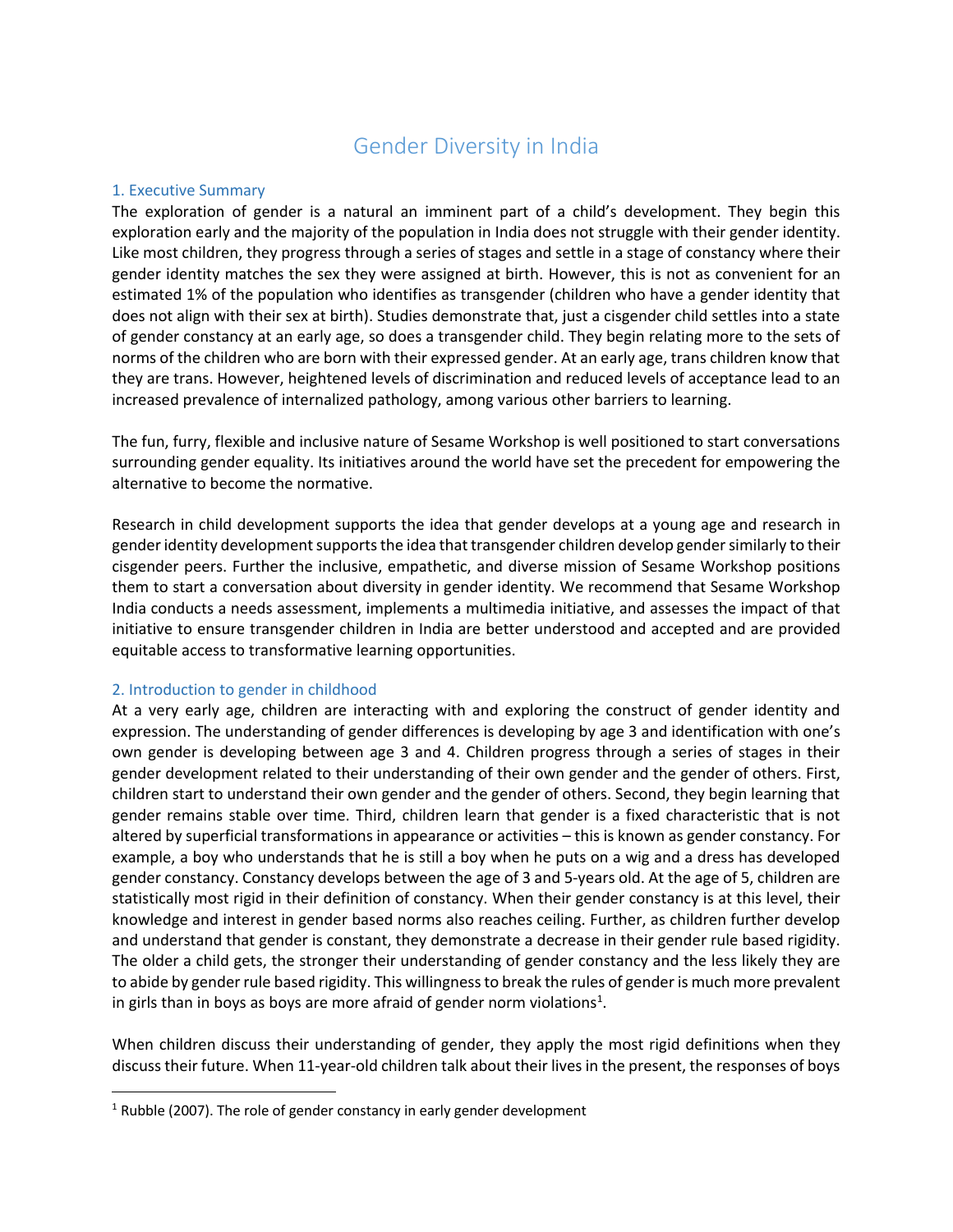and girls are more similar than they are disparate. However, when they begin discussing their future lives, they are more likely to abide by rigid gender rule based rigidity. They use rigidity in gender as a way to demonstrate their own understanding of adult life as opposed to describing their lives with rigidity<sup>2</sup>.

## 3. Transgender and gender nonconforming youth

A person who is transgender (trans) or 'gender nonconforming' is a person whose gender identity (the set of gender based cultural norms that they most associate themselves with) does not match their sex (their classification dictated by their assigned sex at birth). As the prevalence of trans characters in popular culture continues to increase, so does the number of people who are comfortable expressing their nonconforming gender identity. In response, the body of research dedicated to understanding the experiences of trans/gender nonconforming people is growing. In 2016, Kennedy<sup>3</sup> reported that gender nonconforming youth are at a high risk for depression, suicide, drug use and HIV infection. Each of these risks will act as a barrier to education for the child. This study further looked at the prevalence of gender nonconforming children. 2.5%-5% of parents reported that their children were gender nonconforming and 2% of parents reported that their children identified with a gender contrary to the one they were assigned at birth.

In a move to better understand the thought process of transgender children, Olson<sup>4</sup> (2015) studied the responses of gender nonconforming children to questions about identity and gender and compared their responses to the responses of cisgender (a person who identifies with the gender they were assigned at birth) children. In a comparison of questions about gender identity trans children's responses to questions about preference and identity were compared to natal same sex peers, their answers were significantly different. On the contrary, when trans children's responses to these same questions were compared to cisgender children with the same expressed gender there was no significant difference. This suggests transgender children were not simply confused in their identity. Trans girls with a mean age of 9 (born a male and identify as female) understand gender constancy and answer questions about their gender identity in the same way that cisgender girls would. To study the environment's impact on a child's gender identity, the same study compared transgender children to their cisgender siblings and saw the same results. Further, trans children preferred peers of their expressed gender and objects endorsed by peers of their expressed gender.

A lack of acceptance of children as they express an identity that does not align with their natal sex often leads to heightened levels of depression, anxiety, and similar internalizing psycholpathology. However, in a study of transgender children of the average age of 7.7 years old, Olson<sup>5</sup> explains the potential influence of familial acceptance and support as a child socially transitions (being raised and are presenting to others as their gender identity rather than their sex. This process is reversible, nonmedical, and usually includes changing the pronouns used to describe a child as well as their name and often their hair and clothing.) When a transgender child is supported in the presentation of their gender identity, the prevalence of internalizing psychopathology is significantly less than transgender children who are not supported. Further, transgender children who have been supported and have socially transitioned demonstrate developmentally normative levels of anxiety and depression when compared to cisgender children.

<sup>&</sup>lt;sup>2</sup> Elliot (2010). Imagining a gendered future: Children's essays from the National Development Study in 1969

<sup>3</sup> Kennedy (2016). Research priorities for gender nonconforming/transgender youth: gender identity development and biopsychosocial outcomes

<sup>4</sup> Olson (2015). Gender cognition in transgender children

 $5$  Olson (2016). Mental health of transgender children who are supported in their identities.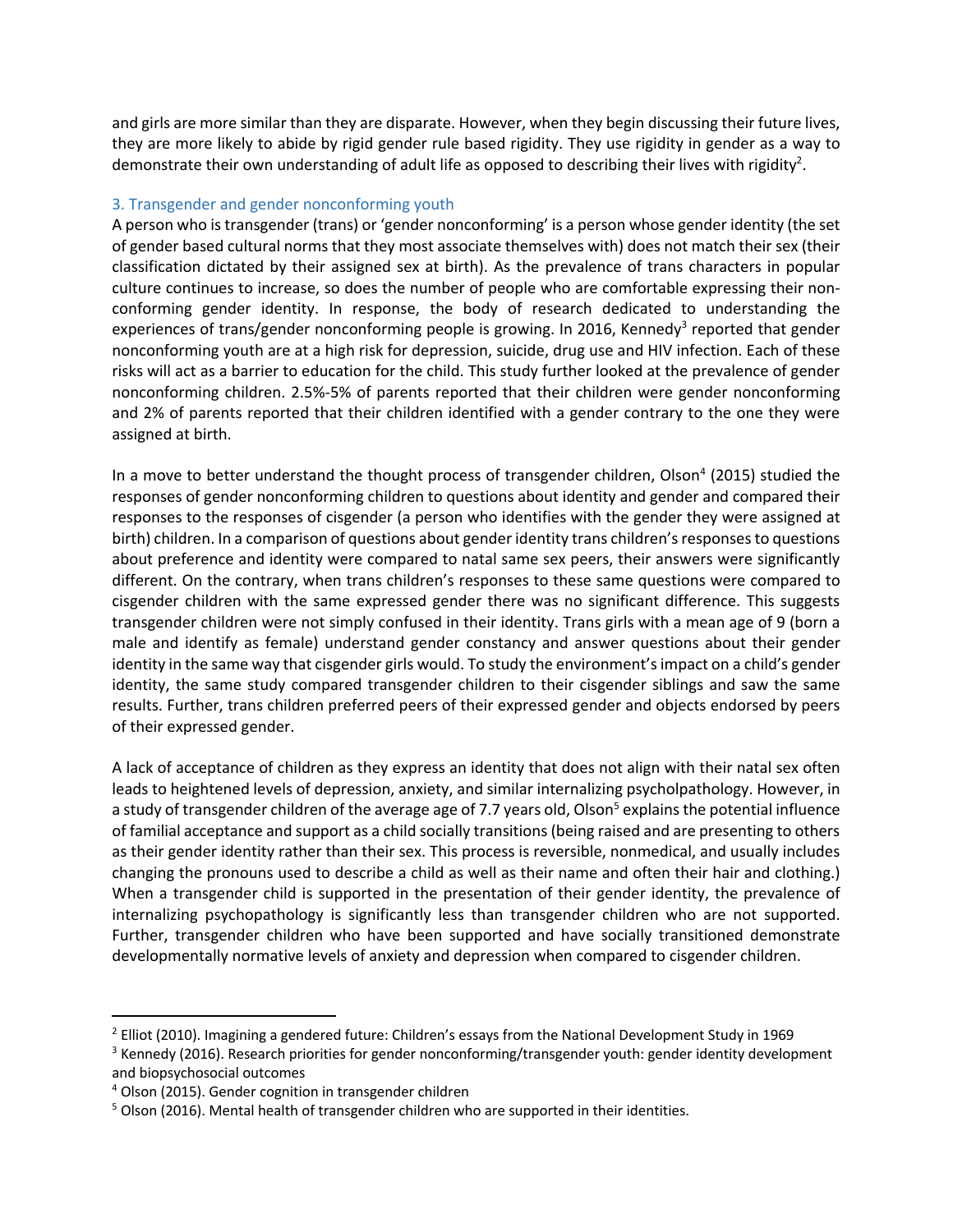# 4. Transgender circumstances in India

The first official count of transgender (third gender) people in India came from Census 2011. The total third gender population is reported at 487,803 with parents of 54,854 children in the 0-6 years population reporting that their child is a third gender<sup>6</sup>. 66% of this population resides in rural India, similar to the overall population – 69% of all Indians reside in rural India. The literacy rates for the community though clearly shows a need for support with only 56% of the community literate as compared to 74% of the overall population in the country being literate. Though another Govt. report states the total number of third gender people in rural India at 75,008<sup>7</sup>, third gender activists estimate that the number of third gender people in India would be 6 to 7 times that reported by Census 2011 (est 2.9 million – 3.4 million) and were happy to see such a large number of people identifying themselves as belonging to the third gender, despite the fact that the census counting happened well before the Supreme Court order gave legal recognition to the third gender in April 2014<sup>8</sup>. This estimate is very much possible considering that the estimated number of third gender in the United States has increased from 700,000 (estimated in 2011) to 1.4 million in 2016<sup>9</sup>. With more exposure and inclusiveness, it is expected that more members of the community would come forward by Census 2021 giving a more accurate number on the size of the community.

Currently, there are many possible reasons for more people not coming out to identify themselves as a third gender resulting in discrepancy of data. This includes them facing stigma, harassment, and violence due to their gender identity. For children, this discrimination also leads to them dropping out from schools which has evidently resulted in low literacy rates $^{10}$ .

A survey conducted by Buzzfeed<sup>11</sup> with 610 respondents in India on attitude towards transgender people showed broad support among respondents for non-discrimination protections, welfare benefits, and reservations for transgender people. On the contrary, 35% of the respondents expressed less comfort with transgender people than with those who identify as gay/lesbian when asked how they felt about both groups as neighbours. Only 20% of the respondents said that they know a transgender person and though this survey might not be representative, estimating with a more conservative 5% of the 18 -99 year population would indicate 38 million people know a third gender person out of which 13 million are likely to discriminate against or be uncomfortable with them.

The Government has taken significant steps to establishing third-gender identity allowing access to employment opportunities and social benefits for the community and it has had evident positive effects. A vast majority of the community still prefer to not change their ID partly out of deference to their families and society, but also because of the realities that underlie the veneer of acceptance and integration. It does not help that third-gender IDs do not address basic rights like marriage, transferring property or adopting children, which are governed by statutes based strictly on a man-woman binary.

http://secc.gov.in/statewiseGenderProfileReport?reportType=Gender%20Profile 8 http://timesofindia.indiatimes.com/india/First-count-of-third-gender-in-census-4-9 lakh/articleshow/35741613.cms

<sup>6</sup> http://censusindia.gov.in/Ad\_Campaign/press/third%20gender.pdf

<sup>&</sup>lt;sup>7</sup> Socio Economic and Caste Census 2011

<sup>9</sup> https://www.nytimes.com/2016/07/01/health/third gender-population.html

<sup>10</sup> https://www.glaad.org/blog/indias-census-counts-transgender-population-first-time

<sup>11</sup> https://www.buzzfeed.com/soniathomas/indians-overwhelmingly-support-protections-for-transgenderp?utm\_term=.nwK5z8nnm#.wgVA2zQQ6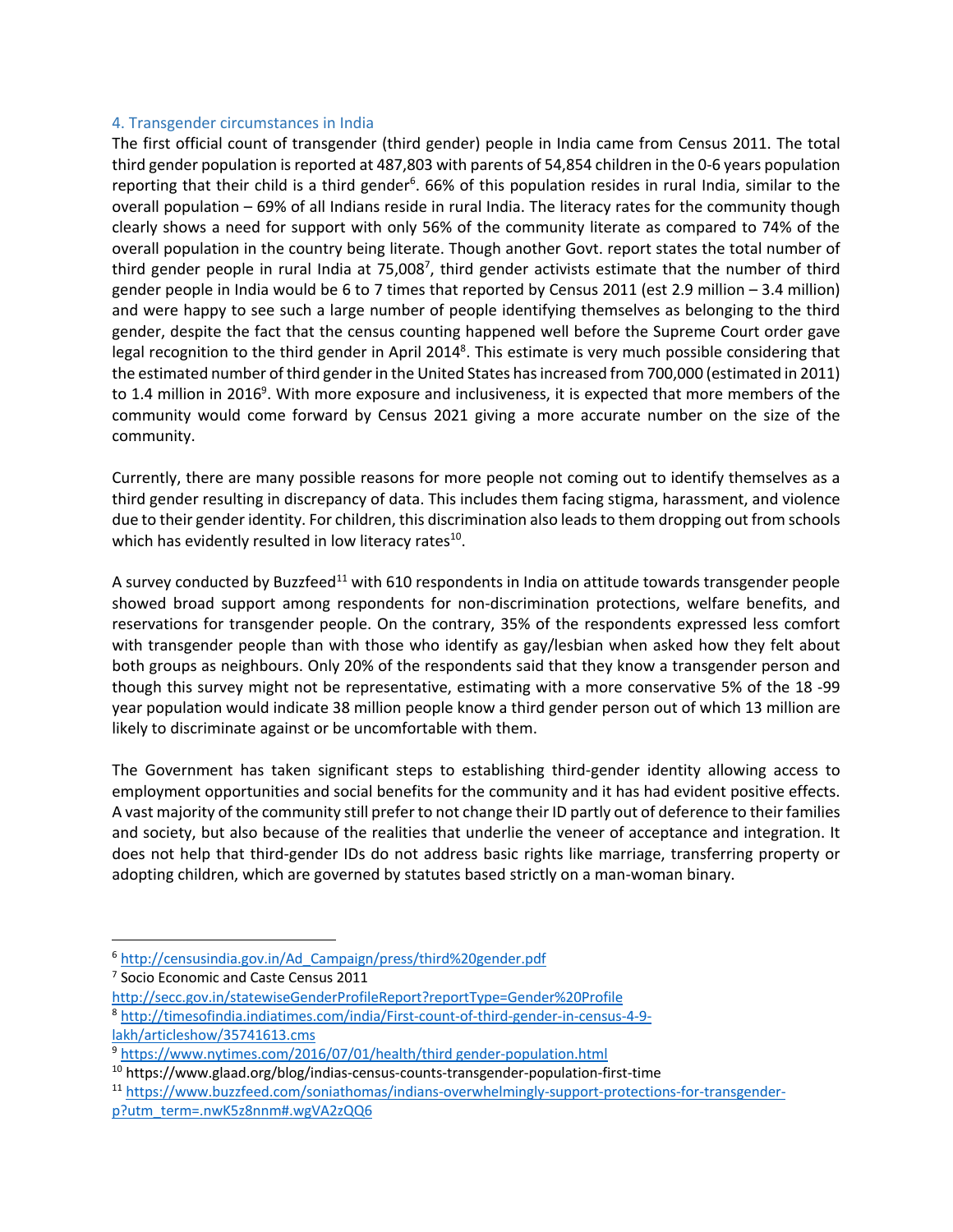#### 5. Case studies

#### *5.1 Kami & Takalani Sesame*

Sesame Workshop hasset the precedent for utilizing media to shift the mindsets of people with regarding sensitive topics. In South Africa, the HIV/AIDS crisis continues to be one such complicated situation. In response to the devastating impact of the disease on that nation, Takalani Sesame created a well thought out initiative that would promote an expansion in knowledge, a shift in attitudes and an increase in skills related to prevention. With the introduction of a very relatable Muppet named Kami who is HIV positive, they were able to spark a conversation where none had been had before. Through radio and television, Kami focused on humanizing and destigmatizing individuals living with HIV/AIDS. In 2007, Bhana<sup>12</sup> interviewed children who had been exposed to Kami. With some reluctance, they started talking about HIV/AIDS.

Researcher: "Do you think we should talk about this stuff (HIV/AIDS)?" Gugu: "No, cos I think it's not a good education to learn about it 'cos we're too young"

Researcher: "But you know about that?"

Thobeka: "Yes, 'cos I watch Takalani and Kammi has AIDS. Kammi's mom has AIDS and Kammi was born with AIDS. Ja. Yes I have been learning from Takalani every day."

The kids go on to explain that they are not talking about it at school because they will be embarrassed. Yet they like learning about it on Takalani Sesame.

The impact of Kami and the HIV/AIDS initiatives of Takalani Sesame are far reaching. In a follow up survey with families that watch Takalani Sesame, parents reported that they felt the materials were relevant to their lives and they were more prepared to discuss HIV and AIDS with their children. Further, exposure to the initiatives correlated with increased communication about HIV between children and caregivers (parents were more than 2x as likely to have conversations with their children). Children who were exposed to the materials demonstrated gains in basic knowledge about HIV and AIDS knowledge about blood safety, attitudes related to destigmatization and skills related to coping with illness. Unexpectedly, this initiative reached an older demographic than intended, demonstrating the importance in having this conversation across age $^{13}$ .

Kami and friends have crossed the border to Tanzania where more than half of men and women said that they would not buy food from a shopkeeper with AIDS. However, after exposure to a short series of Takalani Sesame, children with highest exposure to the content saw an increase of .36 standard deviations from the mean with relation to their HIV/AIDS knowledge and attitudes. The more Takalani Sesame the child watched the more they knew about HIV/AIDS and the more they were willing to break the stereotypical norms<sup>14</sup>.

# *5.2 Julia and Sesame Street*

There is no research to back the success and acceptance of animation leading to a muppet being created but with the demand that was generated from viewers to include Julia in the Sesame Street Tv show resulting in a Julia muppet, we propose the third gender topic can also be introduced in a similar manner to the viewers with the aim to gauge the interest that the segments develop over time.

 $12$  Bhana (2007). Childhood sexuality and rights in the context of HIV/AIDS

<sup>&</sup>lt;sup>13</sup> Cole and Lee (2017). The sesame effect: The global impact of the longest street in the world.<br><sup>14</sup> Cole and Lee (2017). The sesame effect: The global impact of the longest street in the world.